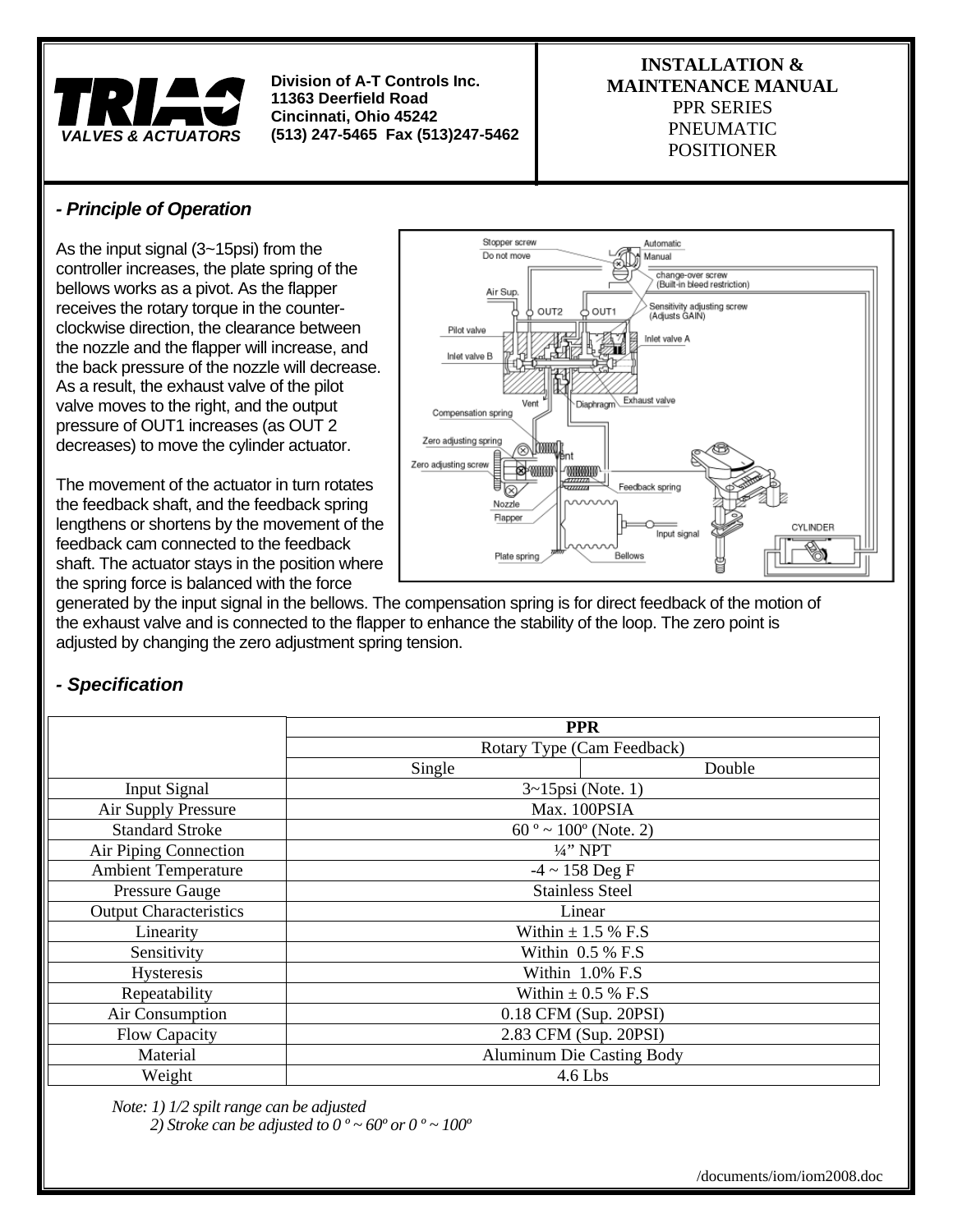

#### **INSTALLATION & MAINTENANCE MANUAL**  PPR SERIES PNEUMATIC

POSITIONER

### *- Standard Mounting (Fork Lever Type)*

 Mount the bracket to the actuator. The brackets have been designed for actuators with the 80 X 30mm NAMUR accessory pattern. For the 130 X 30mm pattern, the block type bracket is available.





Bracket (80 X 30) Block Type Bracket (130 X 30)

- Mount the fork lever "B" to the actuator and thread it into the actuator first before mounting the positioner and the bracket to the actuator.
- Once the bracket has been mounted to the actuator, mount the positioner to the bracket with the bolts (2-M8 or 3-M8). Be sure that the feedback lever (feedback lever shaft "A" + fork lever "B") is in perfect alignment with a rotary actuator output shaft. The spring pin of the feedback lever shaft "A" acts as a guide and should be placed in the orifice of the fork lever "B". Please note that linearity and hysteresis will suffer if these alignment and placement are not correct.

#### *- Direct Mounting (NAMUR Type, see the right picture)*



NAMUR Type Bracket (80 X 30 X 20) NAMUR Type Bracket (130 X 30 X 30)

#### *- Cam and Indicator Adjustment*

- Loosen the flange nut on the cam. Match the part of the cam with "0" marked on it with the center of bearing as shown to the right. The span adjusting arm unit should now be aligned.
- Tighten the flange nut of the cam after setting the cam.
- After cam installation, proceed to adjust zero and span. Once this is complete, secure the indicator with the bolt (M6) to the feedback shaft

according to the actuator type (RA or DA) as shown below. The position for the indicator should be arranged in the scale (0-90 degrees) shown on the cover.

**Be sure that RA (reverse acting) is the standard factory setting.** 









**Direct Mounting** (NAMUR Type) FLANGE NUT



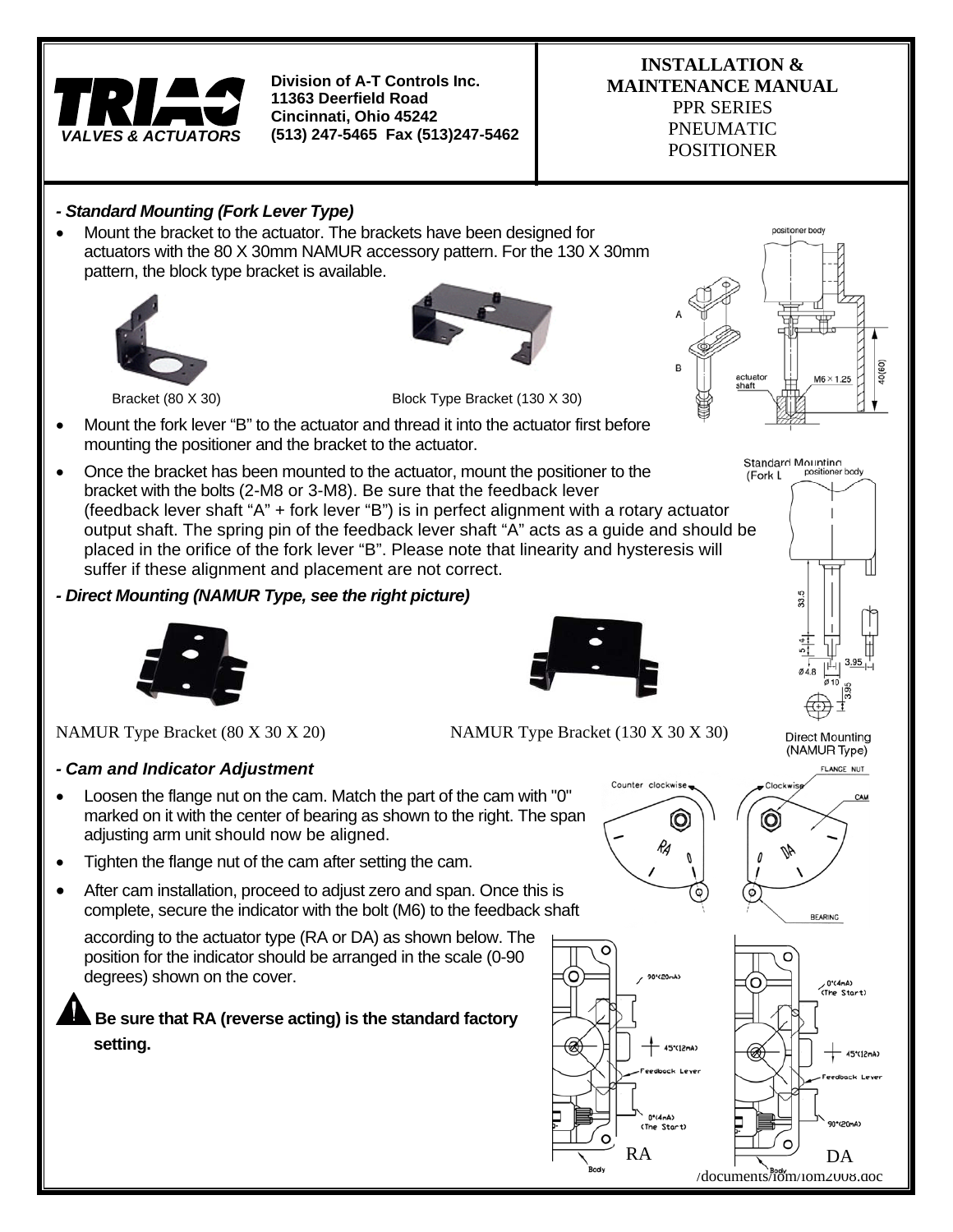

#### *- Span and Zero Adjustment*

- Check all air connections. See the picture below on this page.
- Set input signal to 3psi while positioner is at the 0% or stroke starting point. Turn the zero adjustment knob clockwise or counter clockwise to set the zero position.
- Check the stroke of actuator by setting the signal to 15psi. If the stroke does not meet 100%, turn the span adjustment screw clockwise or counter clockwise until 100% is reached.
- Set input signal back to 3psi and adjust the zero adjustment screw until starting point is reached.
- Repeat the process until the desired set point is reached.

#### *- Air Connections*



#### **Wire Diagrams (PPR-1200LS only)**



**CAUTION: Always check that the electrical load is within the range stated on the nameplate. Failure to remain within electrical ratings may result in damage to or premature failure of the electrical switches, sensors or transmitter electronics**.

#### *Specifications – Limit Switches*

Contacts: SPDT Form C AC Rating: 16 A, ½ HP, 125 / 250 VAC DC Rating: 0.6 A 125VDC / 0.3 A 250VDC Adjustment: cams with set screws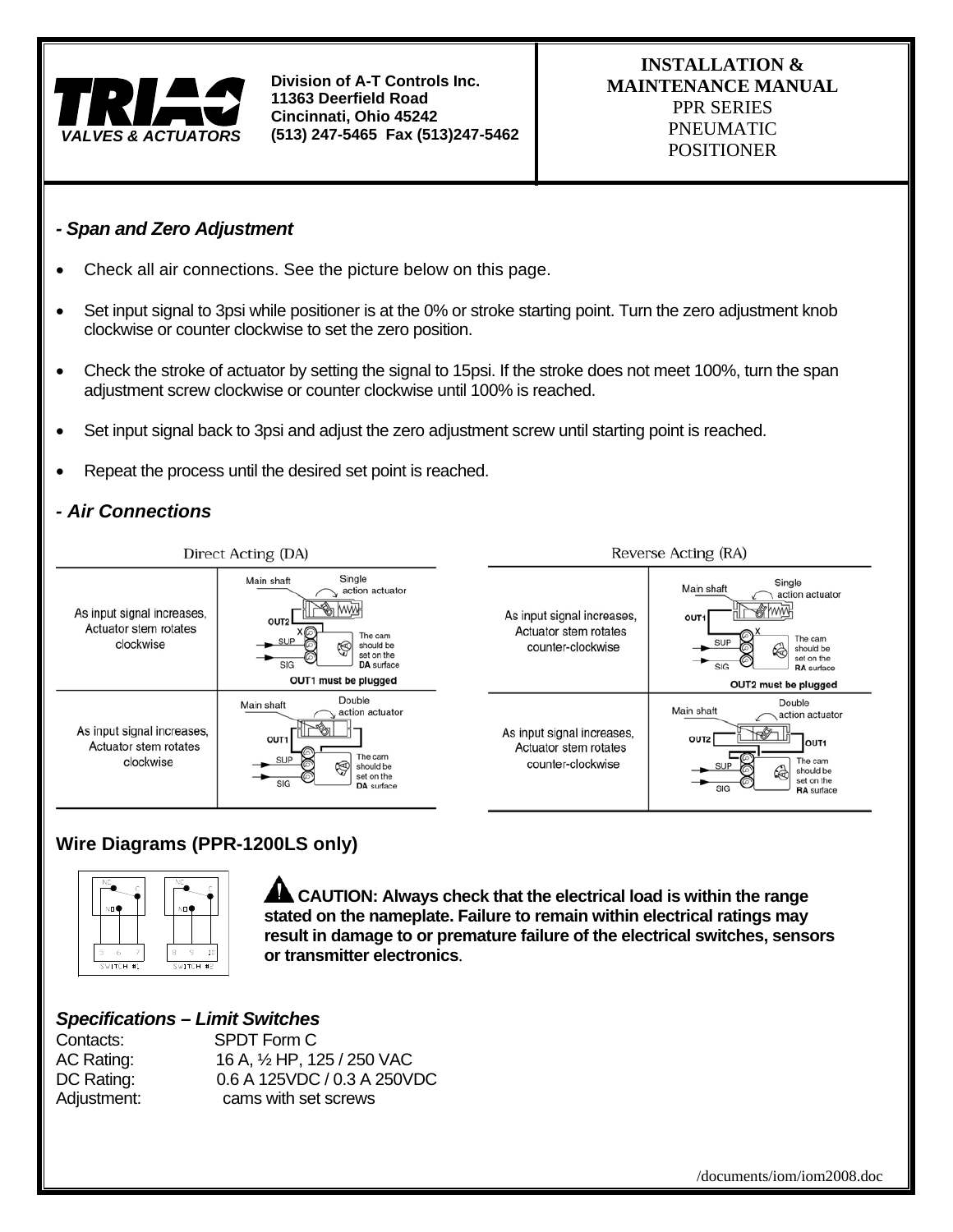

#### **INSTALLATION & MAINTENANCE MANUAL**  PPR SERIES PNEUMATIC POSITIONER

#### *- Pilot Valve Seat Adjuster*

The seat adjuster (sensitivity adjusting screw) located on the pilot valve is used to adjust the positioner for double-acting actuators. Normally, no adjustment is required.

When the sensitivity is not optimal, rotate this screw clockwise. If there is hunting, rotate the screw counterclockwise. For smaller actuators, it might be necessary to insert the small pilot valve orifice inserts if adjusting the seat does not improve performance.

### *- Auto / Manual Operation*

For manual operation using an external air regulator, set the Auto / Manual switch located on the pilot valve to M. This will bypass the 3-15psi input signal.

## *Internal View of PPR Rotary Positioner*